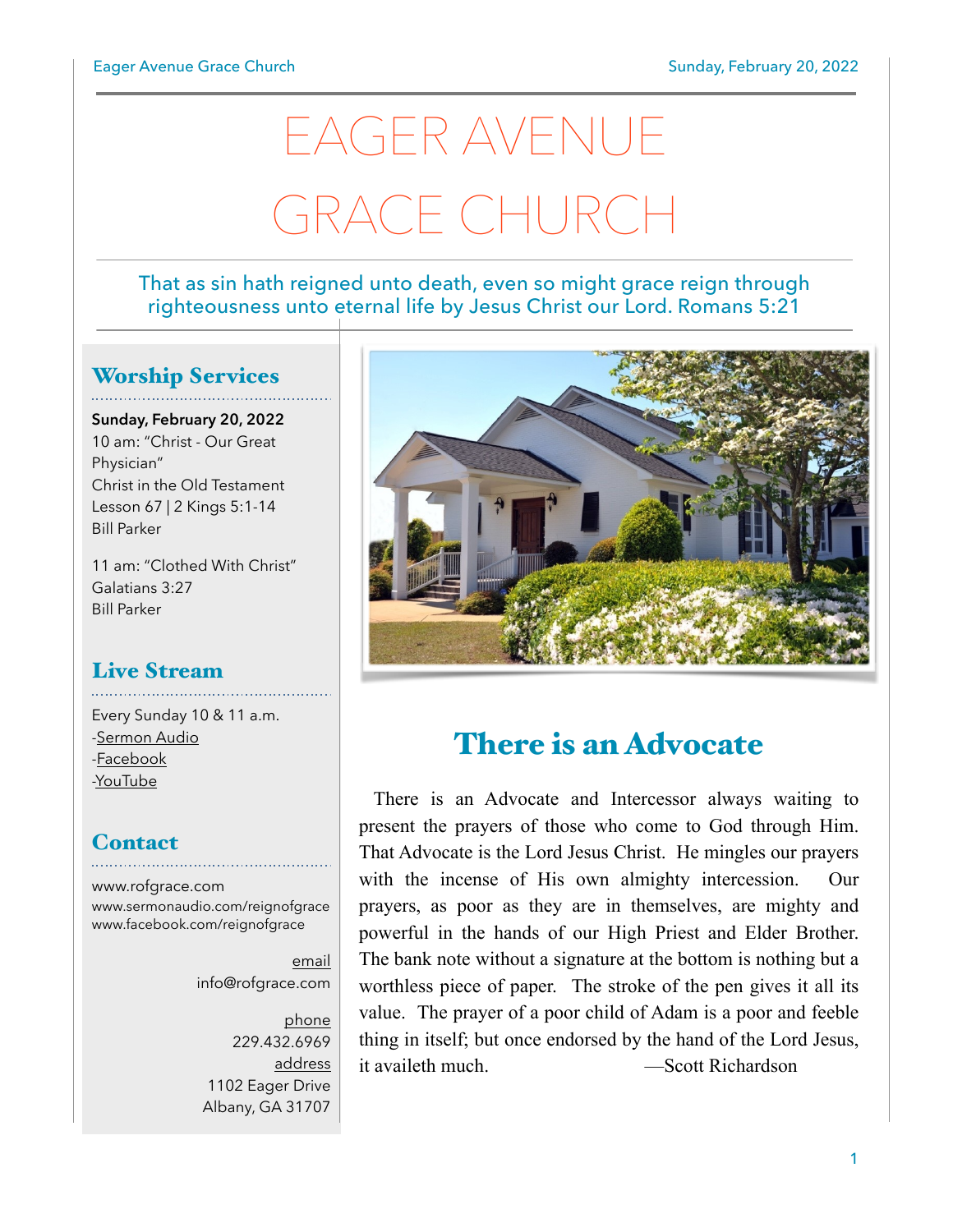## Oh! Sweet Grace, Blessed Grace!

*"For by grace are you saved." – Ephesians 2:8*

We are saved by grace, free grace, rich grace, sovereign grace, distinguishing grace without one atom of works, without one grain of creature merit, without anything of the flesh. Oh! Sweet grace, blessed grace! Oh! What a help, what a strength, what a rest for a poor toiling, striving, laboring soul to find that grace has done all the work, to feel that grace has triumphed in the cross of Christ, to find that nothing is required, nothing is needed, nothing is to be done! —J. C. Philpot

In Jesus Christ, God has reconciled me to Himself, imputing my trespasses to Him and His obedience to me. God by Jesus Christ takes away all my sins, His own wrath, and my deserved condemnation! All good things are treasured up in Christ, were procured for me by Christ, flow to me through Christ, and are conferred on me for the sake of Christ! —James Smith

## Oh, That We Could Be Like Christ!

 Do true Christians ever engage in unchristian behavior? Whenever we see a professing Christian sin in some specific way, especially ways that offend us, do we judge them to be unregenerate false Christians? For example, was Abraham unregenerate when he lied to Pharaoh concerning Sarah his wife? Was Moses unregenerate when in anger he struck the rock twice? Was David unregenerate when he committed adultery with Bathsheba? These sins were certainly unchristian – not Christ-like at all, but they were done by justified sinners who were saved by God's grace in Christ.

 It is all too easy for us to say, "Christians would never commit this or that sin …," or "Christians always do this or that in obedience …" when speaking of the Christian life. And there is no argument that we who profess to be saved by God's grace should all strive to follow Christ in all our ways. We should always be engaged in the warfare of the Spirit against the flesh. The ease with which we can sometimes question the salvation of others actually comes from our remaining sinful flesh and self-righteousness. And they are almost always easier for us to make when we think they are not treating us in ways we feel we deserve. In light of this, let us consider some biblical facts –

 (1) In our striving to be like Christ, we as TRUE Christians ALWAYS fail to measure up to the perfection of righteousness that can only be found in Him and based on His redemptive work as our Surety, Substitute, and Redeemer. This is why we must continually look to and rest in Him for all righteousness. We plead His righteousness imputed as our only ground of salvation and assurance. This causes some to accuse us of using grace to excuse our sins.

 (2) This truth of God's grace ought to be the strongest motivation for us to strive diligently to war against the flesh and strive to be like Christ in our obedience, our love to others, our forgiveness of one another, and helping one another. True grace in the heart never gives us an excuse for sin.

 (3) To our shame, many times we do not strive as we should to be like Christ. Many times we simply give in to our selfish desires and do what can be called "unchristian" things. Do true Christians do unchristian things? Yes!

 (4) But we should never use the grace of God and our liberty in Christ to excuse sin or any behavior that is less than Christ-like.

 (5) Even though there are times that we are to deal with the sins and failures of our brethren, we should always do this lovingly and humbly. We should always be more focused on our own sins and failings and strive in our own lives to do what we should do rather than striving to be a watchdog and judge of others *(Gal. 6:1-5)*. —Pastor Bill Parker